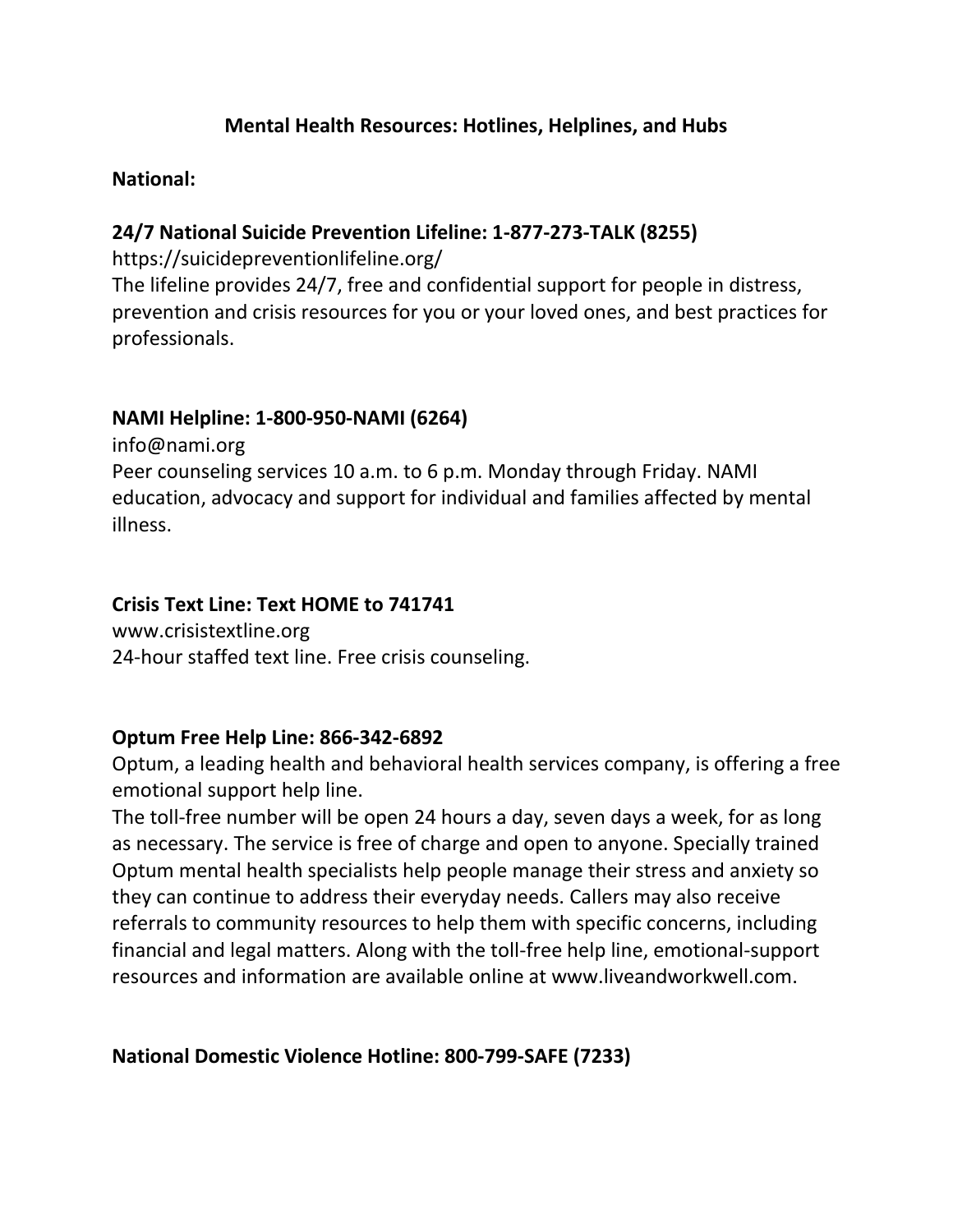Trained expert advocates are available 24/7 to provide confidential support to anyone experiencing domestic violence or seeking resources and information. Help is available in Spanish and other languages.

#### **National Sexual Assault Hotline: 800-656-HOPE (4673)**

Connect with a trained staff member from a sexual assault service provider in your area that offers access to a range of free services. Crisis chat support is available at Online Hotline. Free help, 24/7.

#### **Substance Abuse and Mental Health Services Administration (SAMHSA)**

(800) 662-HELP (4357) www.samhsa.gov

## **Trevor Project :1-866-488-7386**

https://www.thetrevorproject.org/get-help-now/ Provides crisis intervention and suicide prevention to LGBTQ people under the age of 25, via phone, chat, or text, and with online resources.

## **Trans Lifeline: 877-565-8860**

Peer support services and resources for trans people in crisis, or needing support.

## **Mental Health America: mhanational.org**

A non-profit organization addressing the needs of people living with mental illness and promoting mental health for all Americans. Many state and local chapters.

#### **PFLAG: www.pflag.org**

An organization for LGBTQ+ people and their families with over 400 chapters and 200,000 members and supporters.

# **Psych Central: https://psychcentral.com/**